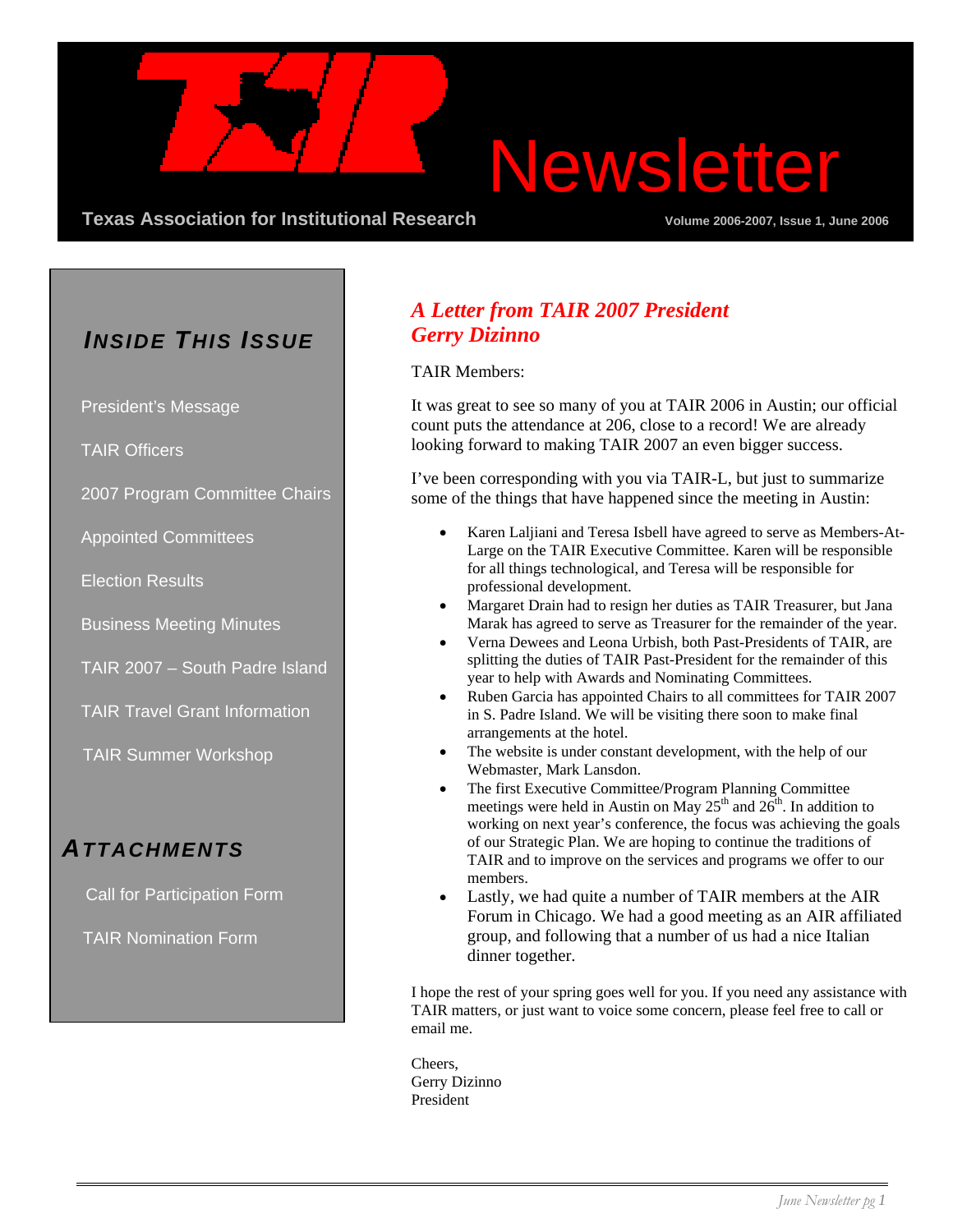#### **TAIR Officers and Editor**

**President Gerry Dizinno, Ph.D.** University of Texas – San Antonio San Antonio, Texas (210) 458-4706 [gerry.dizinno@utsa.edu](mailto:gerry.dizinno@utsa.edu)

**Vice President Ruben Garcia** Texas Workforce Commission Austin, Texas (512) 491-4965 [ruben.garcia@cdr.state.tx.us](mailto:ruben.garcia@cdr.state.tx.us)

**Secretary Darline Morris-Baldwin** Texas State Technical College-Waco Waco, Texas (254) 867-3063 [darline.morris@tstc.edu](mailto:darline.morris@tstc.edu)

#### **Treasurer**

**Jana Marak**  Baylor University Waco, Texas (254) 710-8859 [jana\\_marak@baylor.edu](mailto:jana_marak@baylor.edu)

**Members-at-Large Karen Laljiani - Technology** El Centro College Dallas, Texas (214) 860-2016 [laljiani@dcccd.edu](mailto:laljiani@dcccd.edu)

**Teresa Isbell – Professional Dev.** North Lake College Irving, Texas (972) 273-3392 [tisbell@dcccd.edu](mailto:tisbell@dcccd.edu)

**Immediate Past President(s) by appointment** 

**Verna Dewees**  Texas A&M University System College Station, Texas (979) 458-6034 [v-dewees@tamu.edu](mailto:v-dewees@tamu.edu)

**Leona Urish** Rice University Houston, Texas (713) 348-6258 [lurbish@rice.edu](mailto:lurbish@rice.edu)

#### **Newsletter Editor**

**Carol LaRue** Southwest Texas Junior College Uvalde, Texas (830) 591-7324 [clarue@swtjc.cc.tx.us](mailto:clarue@swtjc.cc.tx.us)

### **TAIR 2007 Program Committee Chairs**

| <i>Program Chair</i> Ruben Garcia, TX Workforce Commission  |
|-------------------------------------------------------------|
| Concurrent Sessions Rose Austin, Kingwood College           |
| <i>Evaluation</i> Danica Frampton, St. Edward's University  |
|                                                             |
| General Sessions Mrinal Mugdh, UT-Brownsville               |
| Local Arrangements Cathy Vale, UT-Pan American              |
| Newsletter Editor  Carol LaRue, Southwest Texas Jr. College |
| Program Brochure Gabriela Borcoman, THECB                   |
|                                                             |
|                                                             |
| Roundtables Allen Clark, University of North Texas          |
|                                                             |
| TAIR Webmaster  Mark Lansdon, Texas at Arlington            |
|                                                             |
| Workshops Teresa Isbell, North Lake College                 |

### **Appointed Committees**

#### **Publications Committee:**

Karen Laljiani-El Centro College, Chair Carol LaRue-Southwest Texas Jr. College, Newsletter Editor Mark Lansden-UT - Arlington, Conference Proceedings Editor Paul Illich-McLennan Community College, TAIR Virtually Professional Editor Tom Martin-Collin Co. Community College, Virtually Professional Cttee Member Brian Cordeau-UT-San Antonio, Virtually Professional Cttee Member

#### **Professional Development Committee:**

Teresa Isbell-North Lake College, Chair Allen Clark-University of North Texas, Gabriela Borcoman-Texas Higher Education Coordinating Board, Danica Frampton - St Edwards University, Robin Huskey-Northeast Texas Community College, Sue Kornfeld-El Centro College (DCCCD), Soon Mertz-Austin Community College, Joe Meyer-Texas State University

#### **Audit Committee:**

Maryann Ruddock-UT Austin and Dennis Brandt-Northeast CC – Nebraska

#### **Awards Committee:**

Verna Dewees-TX A&M University System, Chair David Andrus–Del Mar College, Rebecca Richter-Blinn College, Kathy Friedrich-College of the Mainland, Jaime Garcia-Rice University, Christine Stroup-Benham-UT Medical Branch, Jana Marak-Baylor University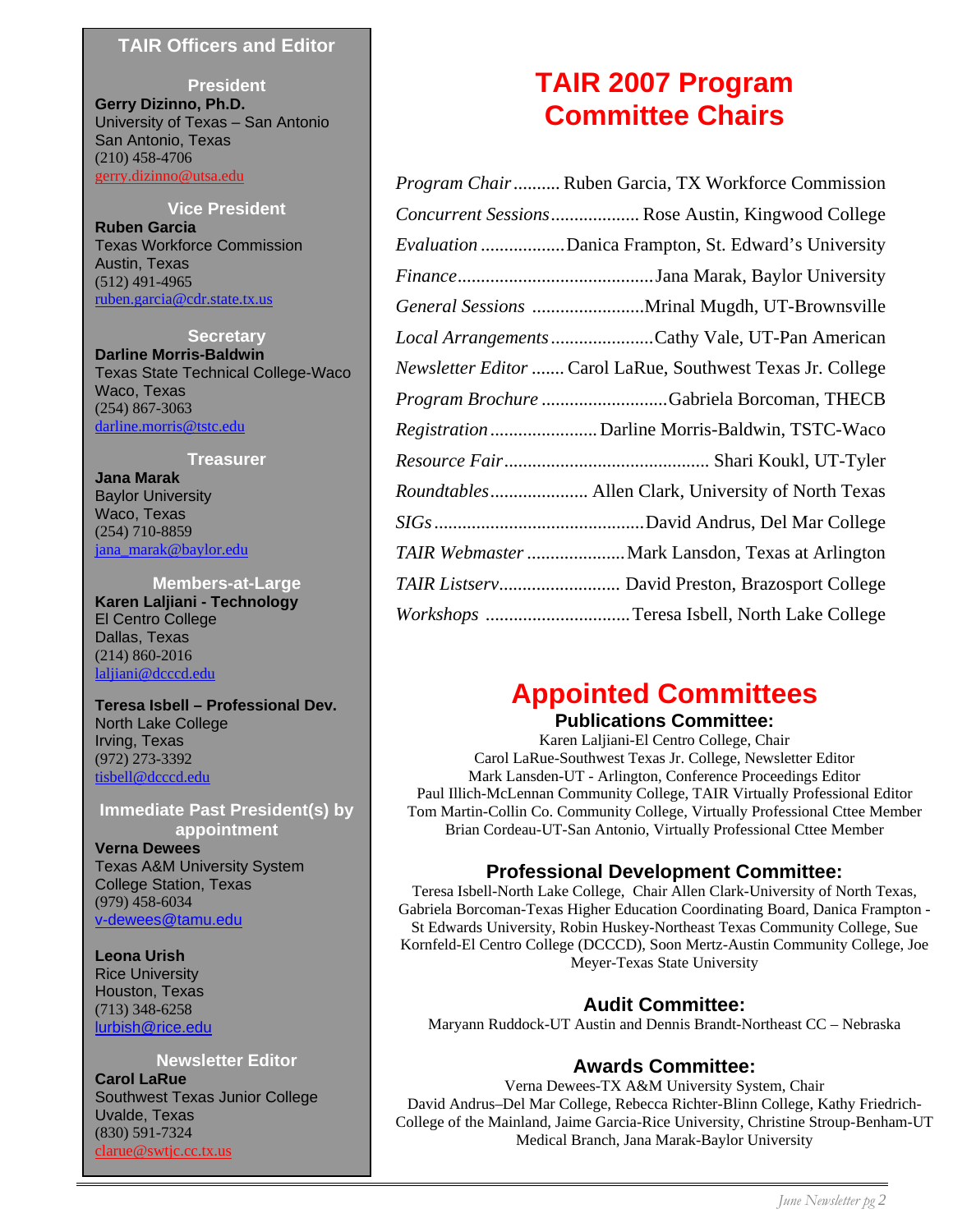**Voting was conducted during the annual conference in January. President Gerry Dizinno announced the following election results at the annual business meeting.** 

#### **Vice President/President Elect**

 **Ruben Garcia, TX Workforce Commission – Austin** 



#### **Nominating Committee**

**Amy Bawcom University of Paula N. Cox Mary-Hardin Baylor Rice University**





**Tom Martin Collin County Community Leslie Odom College District University of North TX** 



ׇ֦֘֡֡



 **Election Results …And Other TAIR Officers** 

**President,** Gerry **Dizinno, Ph.D University of Texas – San Antonio**





 **Secretary, Darline Morris-Baldwin Texas State Technical College – Waco** 

**Treasurer Jana Marak, Baylor University - Waco** 



**Members-At-Large: Technology (1 yr term), Karen Laljiani Dallas Co. Community College District, El Centro** 





 **Professional Development, (2 yr term) Teresa Isbell** Northlake College

### **The TAIR Website has a new look**

[http://www.texas-air.org](http://www.texas-air.org/) Check it out!

New feature – TAIR Member **Profiles**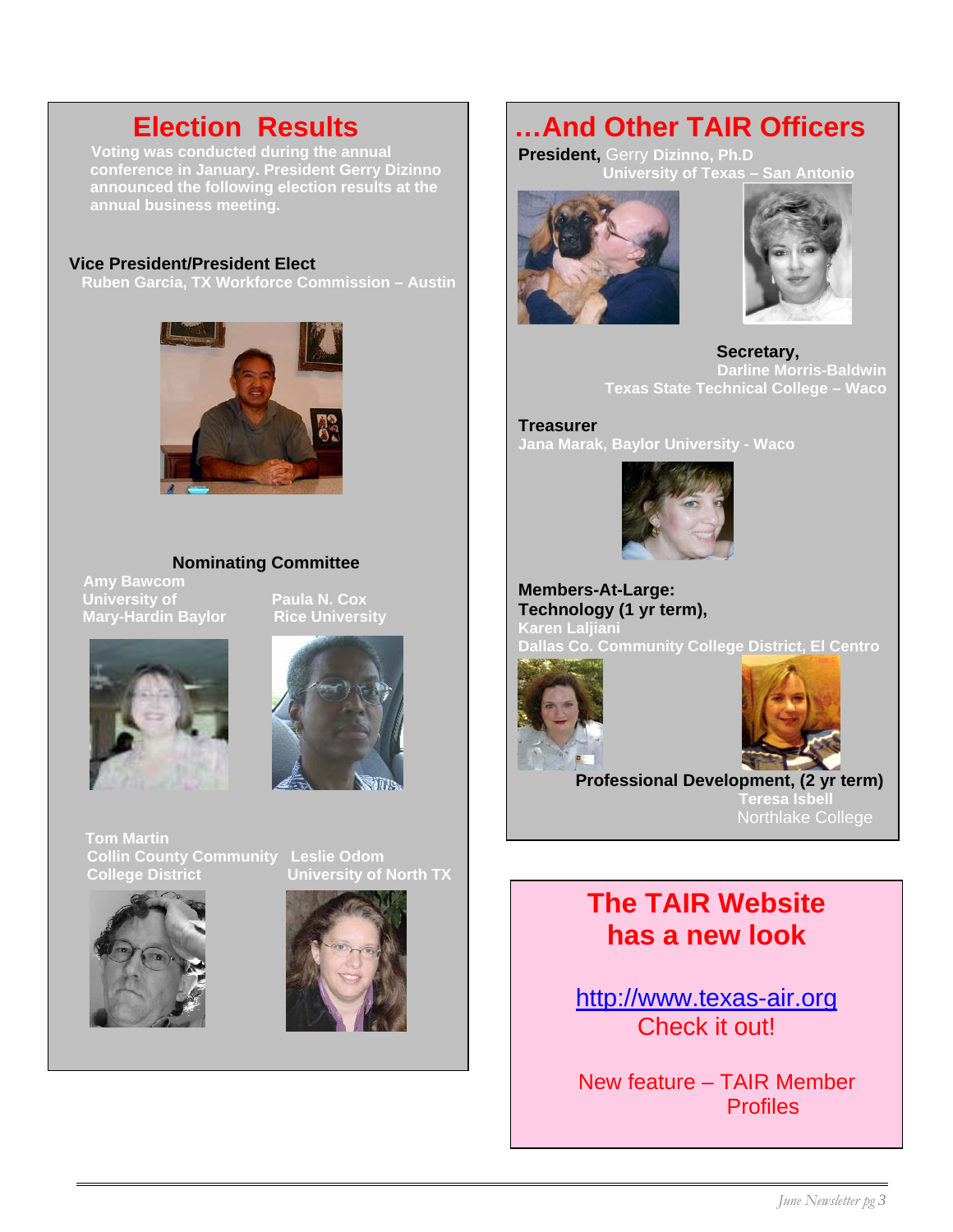### **Texas Association for Institutional Research**

**28th Annual Conference Minutes of the Annual Business Meeting Friday, February 3, 2006 – 8:00 a.m. to 9:00 a.m. Radisson Hotel, Austin, Texas**

**2006-1 Call to Order.** The meeting was called to order by President Gerry Dizinno.

**2006-2 Approval of the Minutes from the 2005 Business Meeting.** The motion to dispense with the reading of the 2005 Business Meeting minutes and accept them as presented in the attendee packet was made by John Kalb of Southern Methodist University and seconded by Maryann Ruddock of The University of Texas at Austin. The motion passed unanimously.

**2006-3 Past-President Reports.** Immediate Past President Karen Laljiani gave the following reports:

 **A. Strategic Planning Committee.** The Executive Committee has begun going through the plans that were put together last year by the Strategic Planning Committee with input from the membership, and putting initiatives to the goals stated there. In order to do this, the Executive Committee meetings were expanded from a couple of hours to a full day; however, there still was not time to set initiatives for all the goals. The major concerns addressed were improving service to newcomers, improving our web site and the membership database that is part of that, professional development, and the electronic "face" of TAIR. As the Committee continues to work on these and other initiatives, they will be sending updates through TAIR-L.

 **B. Web Site Development.** In order to improve the functionality and look of the web site**,** TAIR has hired a professional web master for the first time. Mark Lansdon has given the site a new look, complete with a "Contact us" button on the first page that allows you to talk with the web master. Karen urged members to send problems with and suggestions for the site to Mark.

 **C. Past Presidents' Luncheon.** There were ten past presidents here this year, which Karen pointed out represents a lot of combined expertise and commitment to TAIR. The group mostly talked about the initiatives to be discussed here today, such as the Strategic Plan, proposed changes to the Constitution and Bylaws, immediately filling some of the vacancies in the Executive Committee, and so forth.

**D. Travel Awards.** There were originally four \$250 travel grants awarded this year, although one recipient was not able to attend after all. Karen reminded members that next year's travel expenses will likely be higher for most people since the conference will be on South Padre, and urged them to take advantage of the travel grants. There are eight grants available per year, but generally only two or three per year are requested.

 **E. Awards/Awards Committee.** The Awards Committee was comprised of David Andrus, Del Mar College; Jaime Garcia, Rice University; Chris Stroup-Benham, University of Texas Medical Branch at Galveston; Rebecca Richter, Blinn College; Jana Marak, Baylor University; and Kathy Friedrich, College of the Mainland. They took the criteria put together by last year's committee, tweaked it a little, and used it to make this year's awards.

The **TAIR Outstanding Service Award** is given out only when we find someone who has done an exceptional amount of work for the organization for a long period of time; it is really sort of a lifetime achievement award. This year's recipient is Susan Griffith of The University of Texas—Pan American. Susan has served TAIR for many years, in many capacities, is a past president of TAIR, has been active in SAIR and AIR, has worked on the Bylaws Committee, served as Chair of the Strategic Planning Committee, and will serve on the Local Arrangements Committee for next year's conference. Catherine Vale accepted the award for Susan.

Karen congratulated this year's winner of the **Best Presentation Award**, David Preston of Brazosport College, and presented him with a plaque. He will be invited to present his paper at AIR 2007, with the registration fee paid by TAIR.

The awards committee for the Best Electronic Fact Book is comprised of TAIR Past Presidents. This year's participants on the committee were Susan Griffith, The University of Texas—Pan American; Richard Bailey, San Jacinto College North; Verna Dewees, Texas A&M University System; Bob Collins, Sul Ross State University; Maryann Ruddock, The University of Texas at Austin; Leona Urbish, Rice University; and Glenn James, Tennessee Technological University. Karen invited Allen Clark, Resource Fair Chair, to hand out the fact book awards. The winner for **Best Electronic Fact Book** was The University of North Texas. The winner for **Best Printed Fact Book** was Tarleton State University.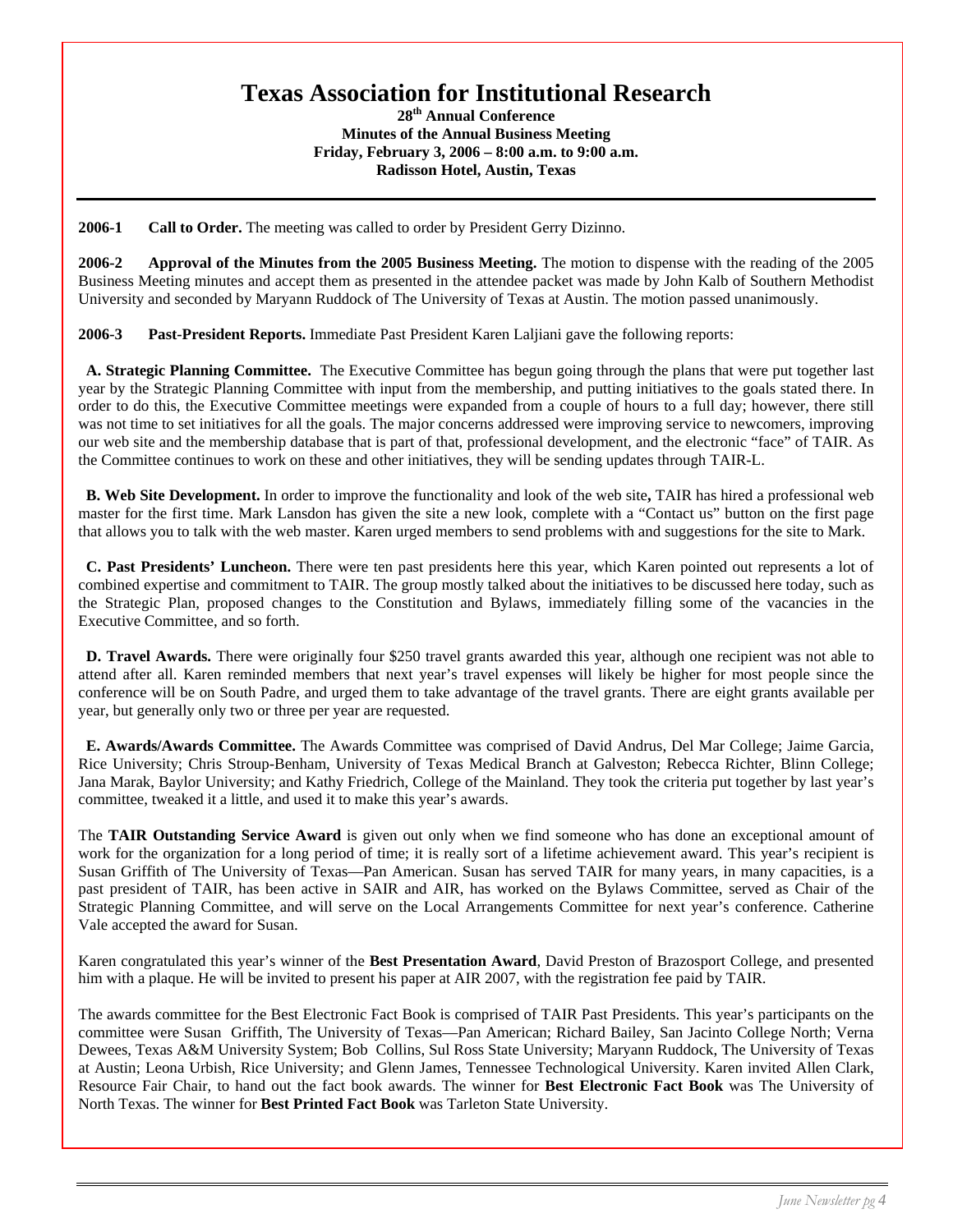For the **Best Practice Award,** examples of documents submitted this year were facts at a glance, fact sheets, mini fact books, survey guidelines, I.R. newsletters, and fact books on CD. Karen urged people to expand that in the future by bringing planning documents, strategic plans, environmental scans, end of year reporting on strategic plans, etc. The winner this year is Texas Tech University, for their trifold pamphlet fact sheet.

 **F. Nominating Committee.** Karen thanked this year's Committee members, John Kalb, Southern Methodist University; Pam Haws, The University of Texas—Arlington; Gabriela Borcoman, the Texas Higher Education Coordinating Board; and Allen Clark, The University of North Texas. The election results were as follows: Darline Morris, Texas State Technical College— Waco is Secretary. The members of the Nominating Committee are Amy Bawcom, University of Mary Hardin-Baylor; Paula Cox, Rice University; Tom Martin, Collin County Community College District; and Leslie Odom, The University of North Texas. Ruben Garcia, Texas Workforce Commission, will be Vice President/President-Elect. There was no election this year for the 2008 conference site, which will be Houston.

**2006-4 Planning Committee Report.** Gerry Dizinno gave his thanks to the Program Committee, introducing the chairs and asking the people who helped them to stand also. This year's chairs were: **Concurrent Sessions**, Ruben Garcia, Texas Workforce Commission, with James Loiselle and Hiwot Berhane; **General Sessions**, Darline Morris, Texas State Technical College—Waco, with Heath Grimes and Ted Donavan; **Local Arrangements**, Susan Brown and Gabriela Borcoman, the Texas Higher Education Coordinating Board, with a fair size committee; **Brochure**, Gabriela Borcoman, the Texas Higher Education Coordinating Board; **Newsletter**, Carol LaRue, Southwest Texas Junior College; **Roundtables**, John Kalb, Southern Methodist University; **Resource Fair**, Allen Clark, The University of North Texas; **Special Interest Groups**, Marilyn Greer, The University of Texas MD Anderson Cancer Center; **Workshops**, Teresa Isbell, North Lake College; **TAIR-L**, David Preston, Brazosport College; **Webmaster**, Sam Stigall, The University of Texas—Arlington; **Registration**, Margaret Drain, Houston Community College System, and Danica Frampton, St. Edward's University; **Evaluations**, Gerry Dizinno, The University of Texas—San Antonio.

Gerry also thanked Darline Morris and her team for providing computers and tech help for the pre-conference workshops, David Preston for helping to revise the concurrent session form, and Teresa Isbell for putting together the summer workshops. In addition, he urged people to sign up and present more roundtables next year. Members will receive an e-mail in the next couple of weeks regarding the overall conference evaluation which will be done online this year.

**2006-5 Financial Report.** There were 206 attendees at this conference, 80 from two-year schools, 108 from 4-year schools (30 Private and 78 Public), 4 from proprietary schools, and 14 from other organizations. This total ties us for the highest attendance with the 2001 conference in Clear Lake.

Treasurer Margaret Drain reported that because the conference is so early this year, a final figure for January is not available. Margaret referred to the third quarter financial report included in the registration packets, which shows a balance of \$45,329.82 and a preliminary balance for January of \$60,012.32. She pointed out that the January balance does not include any of the hotel bills for the conference or some other expenses. Margaret also stated that the summer institute did lose a small amount of money, but was well worth the time and effort put into it, and thanked Paul Illich and McClennan Community College for their kindness.

**2006-6 Constitution and Bylaws Changes.** Gerry opened the discussion, noting that some of the proposed changes came from the Executive Committee's discussion of strategic planning and the fact that we would need to devote more time and energy to it.

#### **A. Membership and Voting:**

 **Current Status:** Article III: Membership and Voting

Section 2. There shall be the following categories of membership: regular membership, graduate student membership, and emeritus membership. …

Section 6. Only regular members shall be eligible to vote on Association business and

hold elective offices in the Association.

**Proposed Changes:** Eliminate Section 6, and renumber sections 7-9 to 6-8.

Gerry explained that the current wording of Section 6 eliminates emeritus members and graduate students from the voting process, and that when calling for a vote at the business meetings we do not have a mechanism in place to identify these people. The proposed change would allow all members, all "classes", to vote. A motion to accept the proposed change was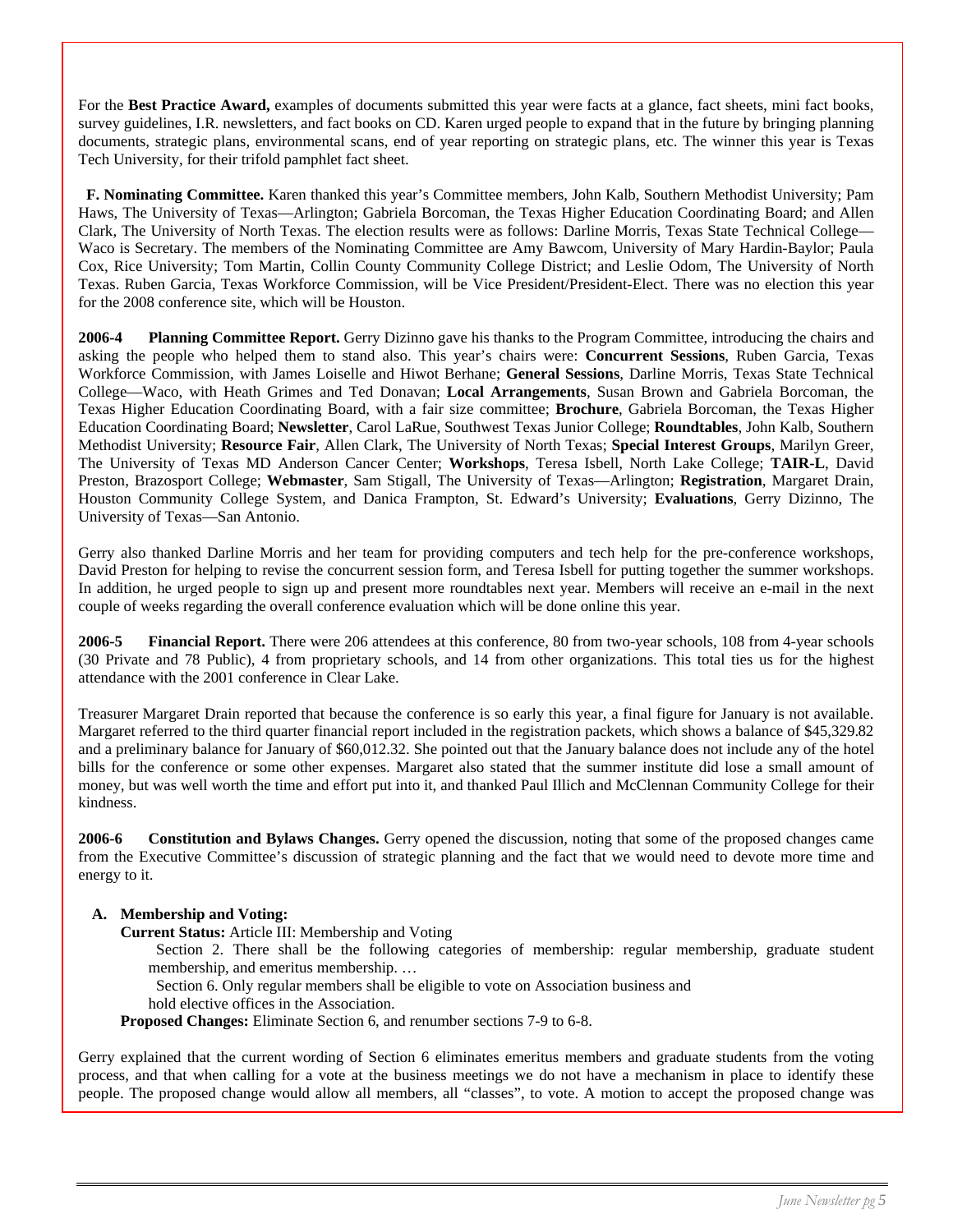made by Verna Dewees, Texas A&M University System, and seconded by Darline Morris, Texas State Technical College— Waco. The motion passed unanimously, with no discussion.

#### **B. Officers:**

**Current Status:** Article IV: Officers Section 1. The officers of the Association shall consist of a President, a Vice President, a Secretary, a Treasurer, and an Immediate Past President. **Proposed Changes:** The officers of the Association shall consist of a President, a Vice President, a Secretary, a Treasurer, *an Immediate Past President, and two Members-At- Large.* 

Gerry reiterated Karen's earlier statement that even with extending the Program/Executive Committee meetings to two days, the Committees were not able to get to everything. There is a need for more focus on professional development (pre-conference workshops, the summer institutes, etc.) and technology (the web site, conference issues, etc.). To that end, Gerry proposed a structure which would add two voting members to the Executive Committee who would be specifically charged with dealing with those issues.

A motion to support the addition of two Members-At-Large to the Executive Committee was made by Verna Dewees, Texas A&M University System, and seconded by Maryann Ruddock, The University of Texas at Austin. The motion passed unanimously, with no discussion.

After the vote, Gerry clarified that these appointments will be made at the end of this conference, one for a one-year term and one for a two-year term. Beginning with the next conference, the position appointed for a one-year term will be up for election and the process will continue from there with the second position up for election the following year. These will be two-year terms once the election process begins, with one position elected each year. [Gerry subsequently appointed Karen Laljiani, El Centro College, to a one-year term as the Member-At-Large for Technology and Teresa Isbell, North Lake College, to a twoyear term as the Member-At-Large for Professional Development.]

#### **C. Executive Committee:**

 **Current Status:** Article V. Executive Committee Section 3. No members of the Executive Committee shall receive compensation for their services.

**Proposed Changes:** *Compensation to members of the Executive Committee shall be limited to: (a) waiver of the conference registration fee for the annual meeting, not to include membership fee, workshops or special event; and* 

*(b) reimbursement of up to \$100 for each Executive/Program Committee meeting, to be applied to travel and/or lodging. If mileage is to be reimbursed, it will be reimbursed at the federal rate.* 

Gerry invited Karen Laljiani to speak about the rationale for these proposed changes. Karen began with a discussion of part a, noting that some Executive Committee members do not get to attend any sessions or workshops during the conference, yet they are still required to pay the registration fee for the conference. Basically, we are charging these members to serve the organization, sometimes forcing them to choose between this service and attending other conferences. She further stressed that the proposal would waive only the registration fee, not the membership fee.

A motion for approval of the proposed change was made by Verna Dewees, Texas A&M University System, and seconded. At that time, Maryann Ruddock, The University of Texas at Austin, requested that both issues be discussed before voting, but voted on separately.

Karen went on to discuss reimbursement of travel fees, explaining that the extension of meetings to two days makes an overnight stay necessary for the Executive Committee members. She pointed out that there are a lot of disparities in the state between one organization and another and went on to express her belief that this could basically result in TAIR being ruled by richer organizations and eliminating participation from less well-financed institutions. The proposed reimbursement would not cover much more than hotel fees for each meeting. In cases where the member's institution requires them to choose between planning meetings and going to SAIR or AIR, unless they can get grant money, all of the member's budget goes into serving TAIR. Treasurer Margaret Drain added that even though the proposed compensation might not cover much of the expense of serving on the Executive Committee, it would at least even the playing field, especially for those from smaller cities that are further from the meeting sites.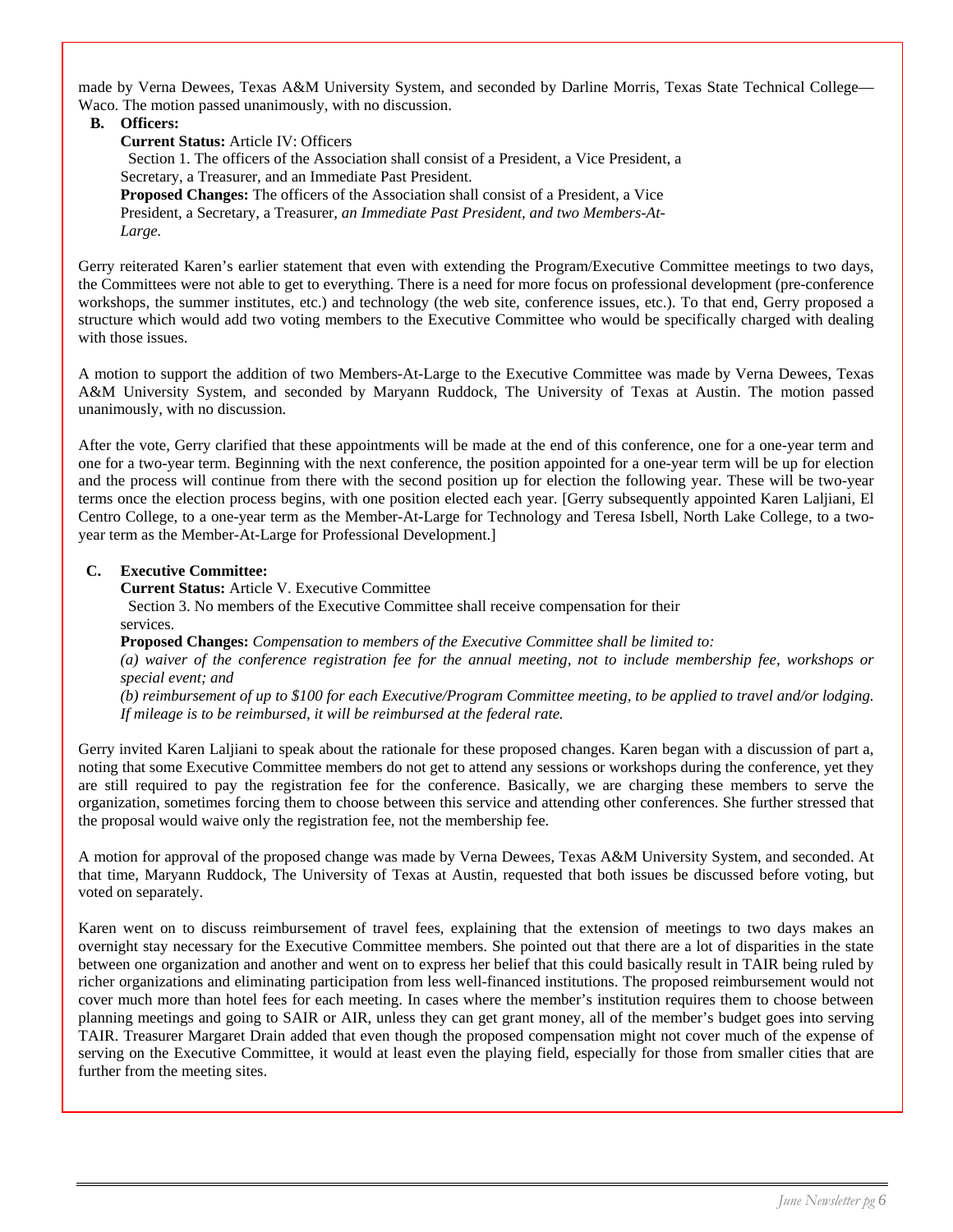A motion to support the reimbursement of travel fees was made by Katharine Mason of Learning Curves Education Network and seconded by Gabriela Borcoman of the Texas Higher Education Coordinating Board. Discussion followed, with Gerry stating that the cost would be \$560 per year at the current registration fee for part a, and \$2100 per year for part b. Concerns heard from the floor began with the question of how to finance this, what opening the door to compensation might bring in terms of future costs, and whittling away of the organization's bank account. It was stated that in the future the registration fee may be raised a few dollars to cover these expenses. There was a question from the floor as to whether the travel award budget could be used for this kind of reimbursement, and Karen replied that the Executive Committee is not eligible for travel awards. Gerry stated that it would not be appropriate accounting-wise to take funds committed to one purpose and move them to another.

In further discussion, one member asked whether it had been suggested to phase in the travel reimbursement instead of covering all three meetings at once, and another asked whether it could be done as a separate grant for the Executive Committee for those who need it. Gerry pointed out that no one would be forced to take advantage of the reimbursement and that he in particular would not be taking it since he is continuing on the Executive Committee and has a reasonable travel budget. In response to further questioning, it was stated that the organization's balance will be approximately \$37,000 after the conference. The projected balance was deemed adequate for now during subsequent discussion, but the point was raised that we would be committing funds to something with no budget to cover it. Concern was again voiced about the possibility of having to raise future conference fees and the fact that TAIR already has travel money (grants) on the table that the membership is not taking advantage of.

A request was made from the floor to end discussion and call the questions. The vote to call the questions was unanimous. Gerry called the question of waiving conference registration fees for the Executive Committee and it passed unanimously. There was a request from the floor to table the discussion of travel reimbursement, but it was pointed out that it could not be tabled because there was a motion on the floor. It was voted unanimously to call the question, and the resulting vote was:

> 63 for 12 against 15 abstain The motion passed.

**2006-7 Outgoing Officers.** President Gerry Dizinno presented a plaque to outgoing Secretary Danica Frampton, thanking her for her work over the past two years. He then thanked Immediate Past President Karen Laljiani for her years of work with TAIR in both official and unofficial capacities and her tremendous amount of service to the organization, including creating the web site.

Karen announced that the Immediate Past President's cap would have gone to Chris Benton had he stayed in the state, but would now go to another past president who will be coming back to take the hat and take over the duties. Because Gerry assumed the duties of both President and Vice President/President-Elect for the past year when Chris left, the gavel was not passed. Gerry announced that he will let the membership know via TAIR-L when the Immediate Past President and Member-At-Large positions have been filled. [Gerry subsequently announced that Verna DeWees, Texas A&M University System, and Leona Urbish, Rice University, will work with him to coordinate the Nominating Committee and Awards Committee, sharing the duties of Immediate Past President. The Members-At-Large announcement was made as noted in part 2006-6 B of these minutes.]

**2006-8 TAIR 2007.** Sylvia Solis from the South Padre Island Chamber of Commerce spoke about next year's conference, thanking Cathy Vale for hosting and working with her to set it up. The Sheraton will be our conference hotel. After a quick guessing game, Sylvia announced that she expected conference attendance to increase by 35% next year and awarded the members with the closest guess a gift basket to be put in their rooms at the conference.

**2006-9 Meeting Adjournment.** After the awarding of door prizes, Gerry thanked the Program Committee members for bringing them, announced where missing fact books could be found, and adjourned the meeting.

Respectfully submitted,

Danica D. Frampton Secretary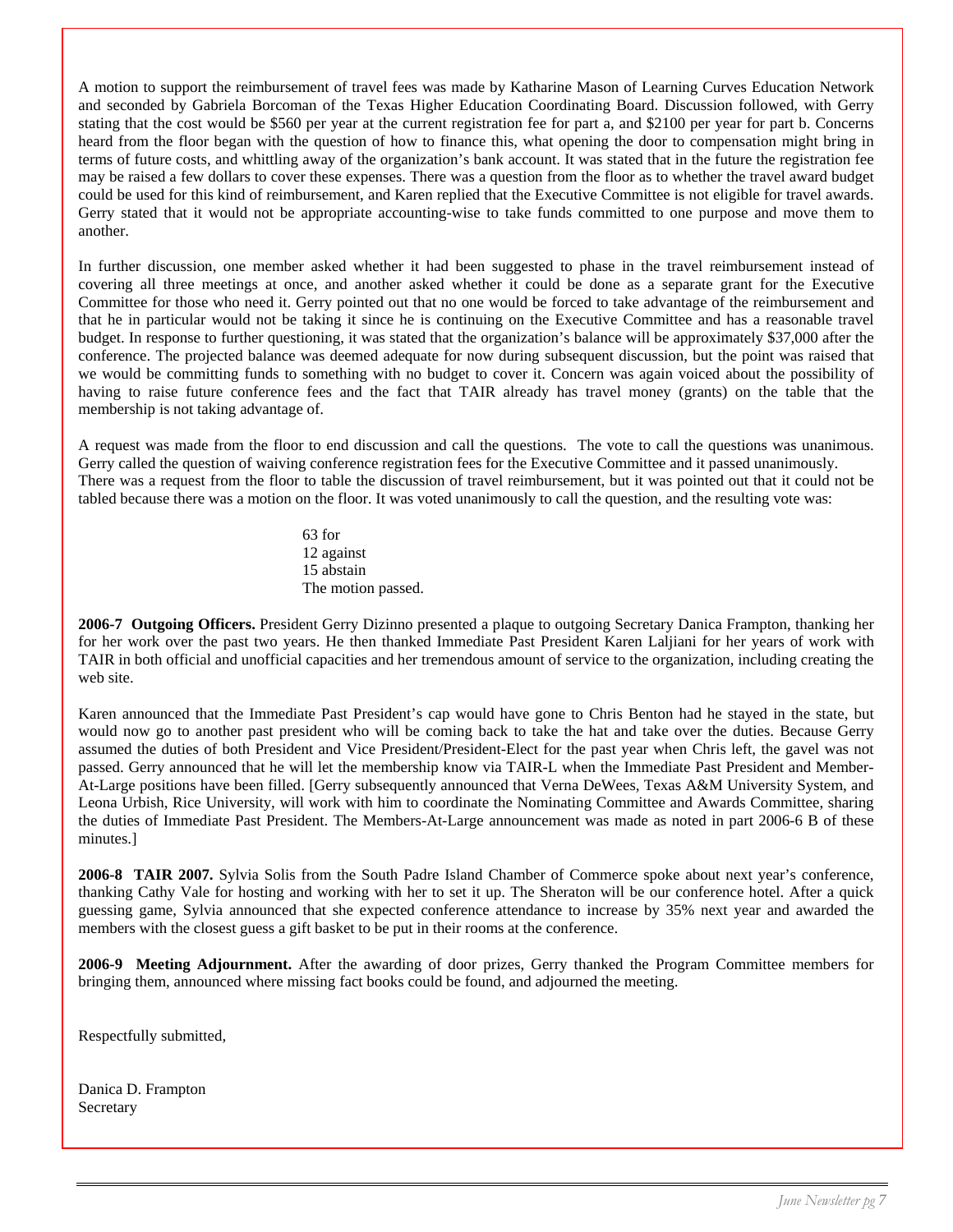### **28th Annual Conference Attendees**

| 2-year schools             | 80  |
|----------------------------|-----|
| 4-year public schools      | 78  |
| 4-year private schools     | 30  |
| 4-year proprietary schools | 4   |
| <b>Other</b>               | 14  |
| <b>Total</b>               | 206 |



### **2006 Awards**

*Outstanding Service Award:**Best Electronic Fact Book:* **Susan Griffith Community Community Community Community Community Community Community Community Community Community Community Community Community Community Community Community Community Community Community Community Commun** 

*Best Printed Fact Book:*  Tarleton State

*Best Presentation: Best Practice Award:* David Preston **Texas Tech (Fact Sheet)** 

Dear Colleagues:

I want to thank TAIR for presenting me with the Outstanding Service Award this year.

I was shocked, surprised, and proud when Catherine Vale called me from the annual meeting to tell me of this honor.

I do find it ironic, tho, that the award was presented at the only business meeting I've missed in all my years of attending TAIR conferences!

I hope I have more opportunities to serve the TAIR membership in the future in any way I can.

Sincerely,

Susan R. Griffith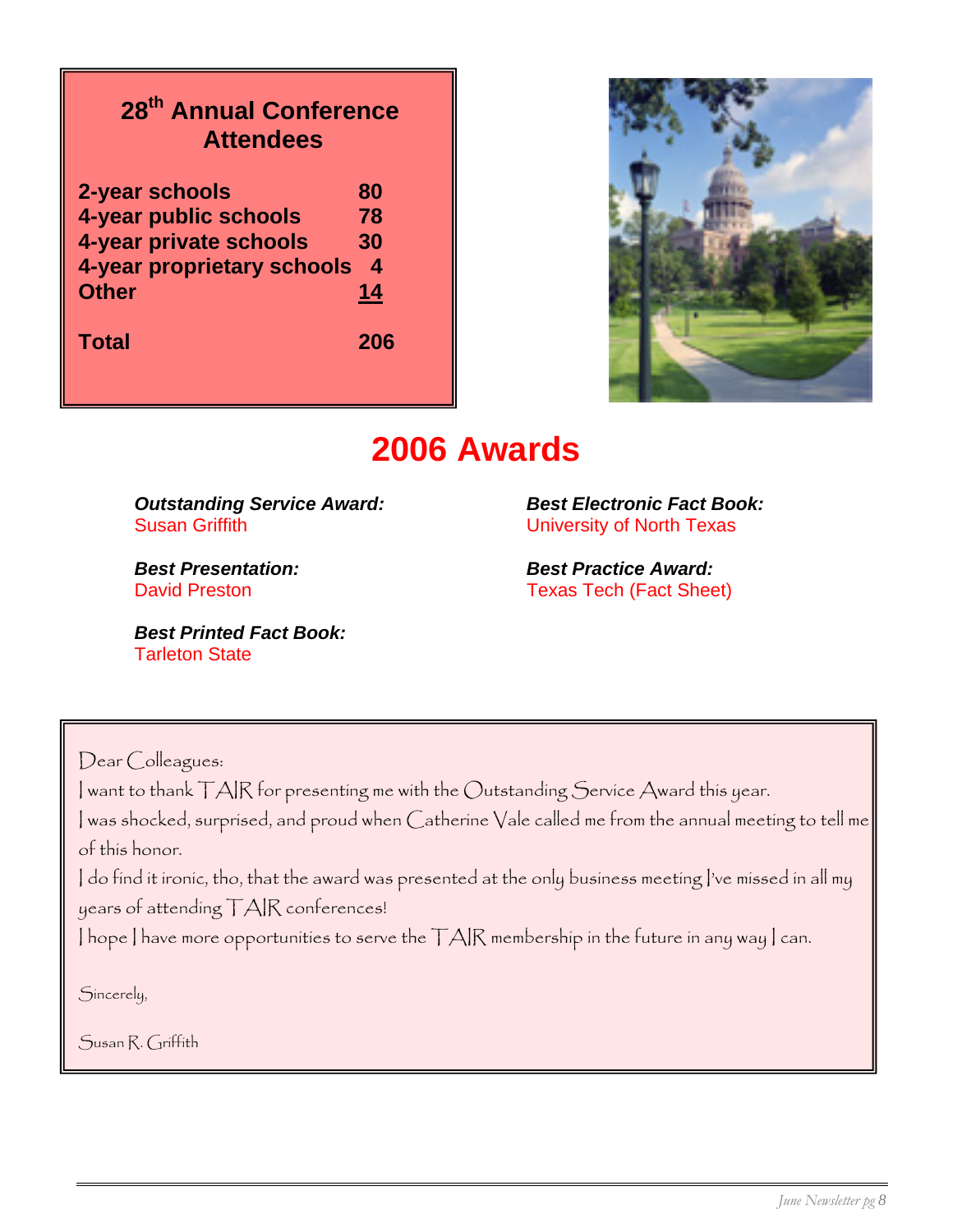### **TAIR 2007: South Padre Island H ere We Come!**

The beautiful beaches and relaxing atmosphere of South Padre Island is the setting for the 2007 TAIR conference scheduled from February 27 – March 2, 2007. The conference hotel is the Sheraton South Padre Island Beach Hotel where rooms look out to the blue waters of the Gulf of Mexico. Reservations can be made on-line through the following link:

<http://www.starwoodmeeting.com/StarGroupsWeb/booking/reservation?id=0606165222&key=E621>

The conference program committee is now hard at work putting together a memorable conference. It is not just the "margarita hour" but a host of entertaining speakers, enlightening concurrent sessions, educational workshops and a special event, tentatively planned as an evening in Mexico that will be long remembered.

Submit proposal early and often. Make your hotel reservations early because this conference is predicted to have the most attendees in the history of TAIR. See y'all in beautiful South Padre Island!

> The TAIR 2007 Conference Theme in South Padre Island will be:

#### **Institutional Research: A Beacon of Light in a Sea of Information**



## **TAIR Travel Grants**

**TAIR wants to be sure that funding is not the reason that you or your staff will miss TAIR 2007 and will be awarding eight travel grants at \$250 each to help cover expenses. Travel grants are available to both active members and those becoming new members in 2007. The form is available on the TAIR website [http://texas-air.org](http://texas-air.org/)**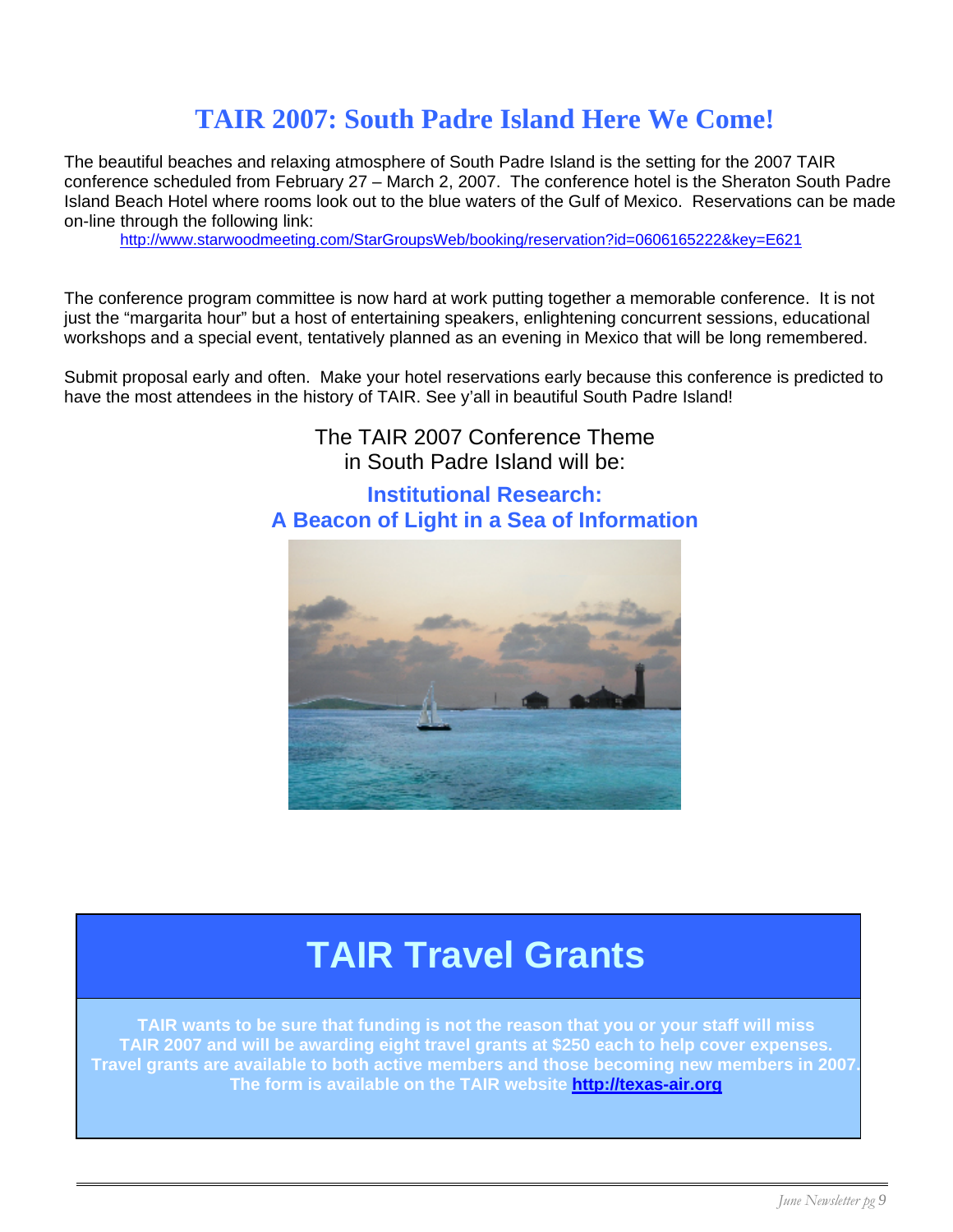

**WORKSHOPS SAN MARCOS, TX JUNE 29-30** 

The TAIR Summer 2006 Workshops were a success. More than 45 people registered for the two-day event. Kudos to our speakers: Dr. Gabriela Borcoman, Diane Eargle and Evelyn La Vigne from the THECB; Dr. Gary Hanson from The University of Texas System; and Fonda Vera, Mary Frances Gibbon, Gloria Washington, and Bao Huynh from Richland College.

Workshop descriptions - <http://www.texas-air.org./reg/descript.htm>

Thank you again to Texas State University for hosting the workshops and a special thank you to Joe Meyer, Susan Thompson and the rest of the Institutional Research staff at TSU for arranging the meeting space and food. Your hard work helped make this a most excellent professional development experience for TAIR members.

#### **All TAIR FORMS GOING ELECTRONIC All TAIR forms including the**

- **Membership Application**
- **Call for Participation**
- **Nomination Form**

 **- Conference Registration must be completed and submitted electronically. All forms can be found at the TAIR website [http://www.texas-air.org](http://www.texas-air.org/)**

### **TAIR-L Listserv**

 All current members can post listserv. Send your email directly to: [tair-l@listserv.brazosport.cc.tx.us](mailto:tair-l@listserv.brazosport.cc.tx.us)

If you need to subscribe or unsubscribe from the list, send your request to David Preston at [David.Preston@brazosport.edu](mailto:David.Preston@brazosport.edu)

### **Attention All TAIR Members Update your TAIR Membership Contact Information**

**Go to the TAIR webpage [http://www.texas-air.org](http://www.texas-air.org/)  under Members Only, insert your user name and password, review your information and make any necessary changes. Be sure to click "***save"* **before exiting.**

 **If you do not know your user name and password, click** *forgot user name and password* **and you will be emailed the information. If you experience any problems, contact Karen Laljiani at [laljiani@dcccd.edu](mailto:laljiani@dcccd.edu)** 

### information directly to the **Call for Newsletter Articles**

If you have information that you would like to share with the TAIR membership, please submit it for consideration for inclusion in the next TAIR newsletter. You can submit an article, a news snippet, information about upcoming events, or interesting facts about fellow TAIR members. Send to: Carol LaRue **Email [clarue@swtjc.cc.tx.us](mailto:clarue@swtjc.cc.tx.us)**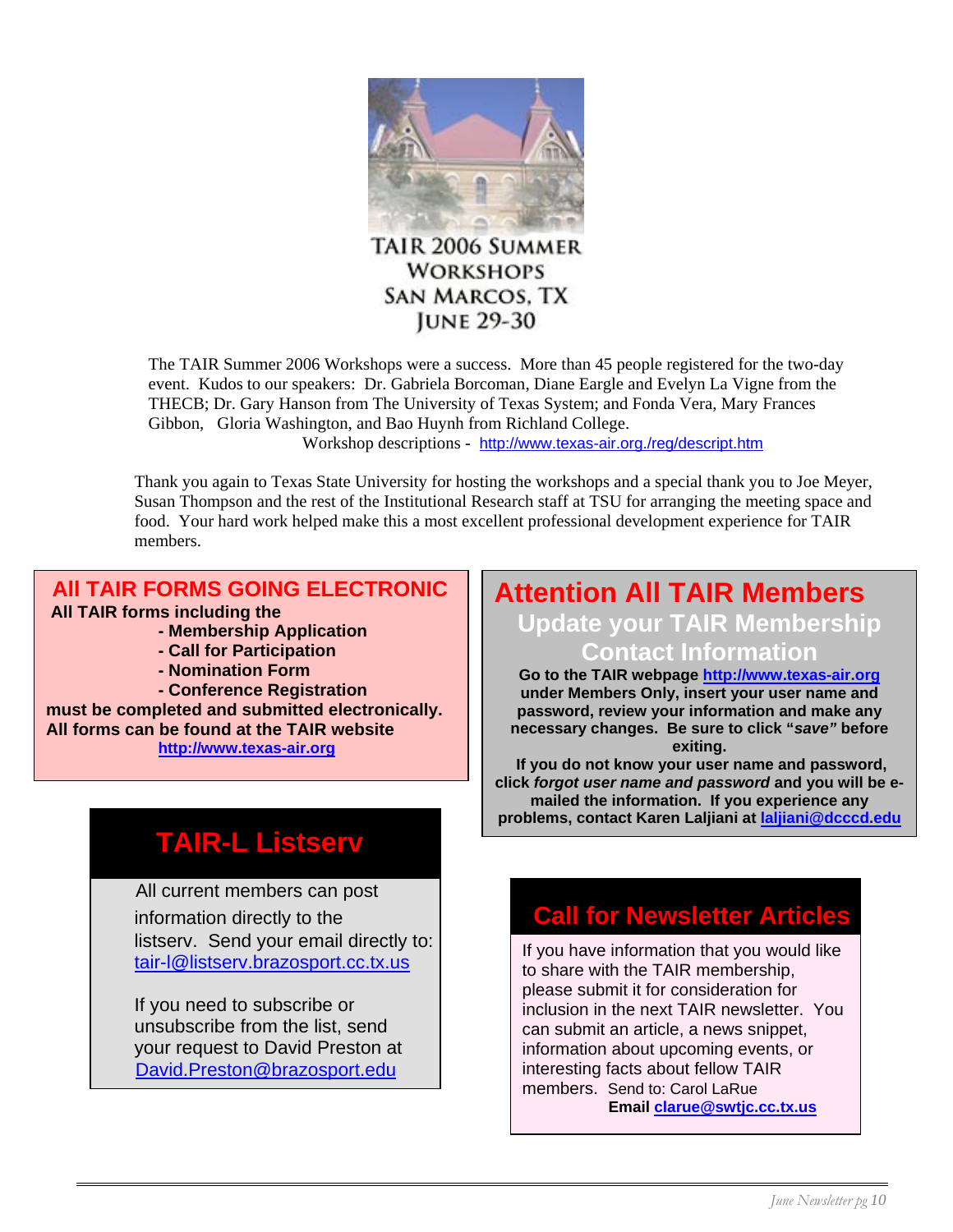### **TAIR 2007 Conference Call for Participation**

#### **The theme of the 2007 TAIR Conference is**

#### **Institutional Research: A Beacon of Light in a Sea of Information**

 Concurrent sessions, workshops, and roundtables at TAIR conferences are avenues through which knowledge and expertise in a wide variety of areas are shared among fellow researchers. TAIR welcomes submissions from veteran and new members on any topic within the field of institutional research. The winner of the Best Paper Award at the TAIR 2007 Conference will have the opportunity to present the paper at the 2008 AIR Forum, paid for by TAIR.

#### **The following are guidelines for submitting your proposal. Information and forms for submitting a proposal are available on the TAIR website at [www.texas](http://www.texas-air.org/)[air.org](http://www.texas-air.org/). All proposals must be submitted electronically.**

- 1. Write an abstract of 100 words or less. This abstract will be used by the Concurrent Sessions committee to select sessions for inclusion in the program and as the session description in the Program Brochure
- 2. Abstracts should include the following:
	- State the general objective of the session.
	- Identify two or three main points the presentation will cover.
	- Describe the common theme/topic and the major points to be made or debated by the panelists. Describe how the differing perspectives of each panelist will contribute to the development of the topic.
	- End by stating what the audience should expect to learn by attending your session.
	- All acronyms must be defined.
- 3. Mark the format of your presentation paper, panel, software demo, or special session (please give details for any proposed special session).
- 4. Equipment requirements TAIR will provide a screen and electrical hookups in each room*. Individual presenters must arrange for any additional equipment.* Please let us know what equipment you will be bringing so that we can make sure there are enough outlets, hookups, etc. At least one room will be prepared for presenters requiring internet connections.

#### **DEADLINE FOR SUBMITTING ALL PROPOSALS: AUGUST 8, 2006**

### **Use the Call for Participation Form located at the TAIR website [www.texas-air.org](http://www.texas-air.org/) to submit your proposal.**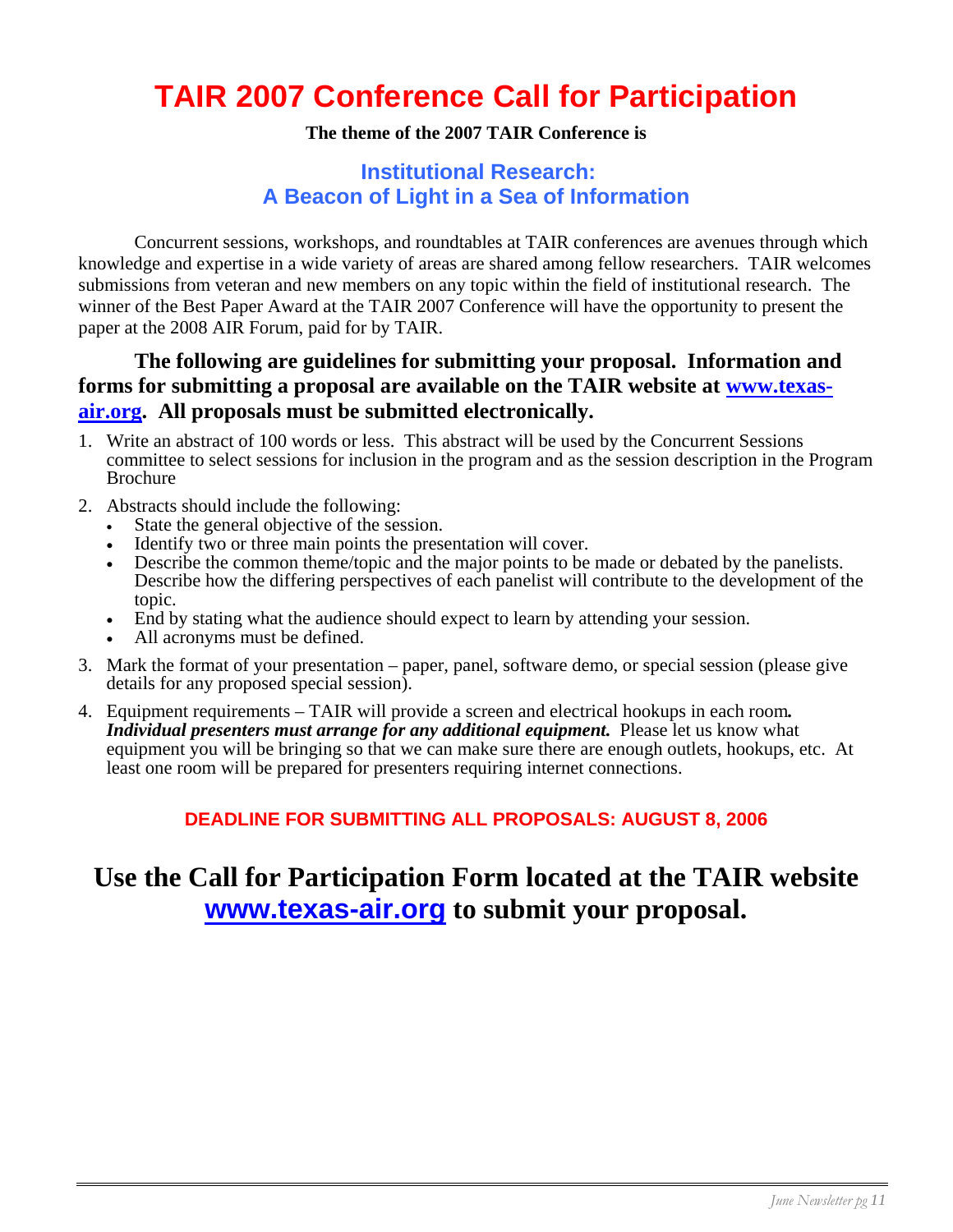## **Call for TAIR Nominations**

#### **It's time to submit your nominations for the following activities:**

- 1. The TAIR Outstanding Service Award
- 2. TAIR Elective Positions

### **Outstanding Service Award**

This prestigious TAIR Award is presented at the TAIR Annual Conference. The TAIR Outstanding Service Award shall be presented to members who have made a significant contribution to TAIR over an extended period of time.

• A nominee for the Award must have been a TAIR member for at least five years and not a member of, nor a candidate for, the Executive Committee during the year nominated.

- In addition, the nominee must meet at least three of the four following criteria. The candidate has:
	- 1. been a member of the TAIR Executive Committee, served on Program committees, been appointed by the President to serve on committees or in positions of responsibility consistent with those in Section 6 of the Bylaws;
	- 2. presented contributed sessions at TAIR conferences;
	- 3. organized, offered, or acted as a primary presenter in workshops or panels at TAIR conferences;
	- 4. contributed in some other specific and significant ways that have advanced the purposes of TAIR.

### **TAIR Elections**

Elective positions to be voted on at the TAIR 2007 conference in South Padre Island include:

- 1. Vice-President/President-Elect the elected individual will serve on the TAIR Board for three years:
	- As Vice-President and Program Chair, March 2007-February 2008
		- As President, March 2008-February 2009
		- As Immediate Past President, March 2009-February 2010
- 2. Treasurer the elected individual will serve on the TAIR Board for two years: March 2007-February 2009
- 3. Nominating Committee four positions the term of each member shall be one year: March 2007-February 2008
- 4. Member-at-Large Technology the elected individual will serve on the TAIR Board for a two year term

TAIR needs people who represent all groups within our organization (junior/community and university/senior colleges, public and private, ethnically diverse, etc.). Please nominate one or more persons to any or all of these positions. If you are interested in being a candidate, nominate yourself!!!

#### **DEADLINE FOR SUBMITTING ALL NOMINATIONS: SEPTEMBER 10, 2006**

### **Use the Call for TAIR Nominations Form located at the TAIR website [www.texas-air.org](http://www.texas-air.org/) to submit your Nominations for any or all of the above areas.**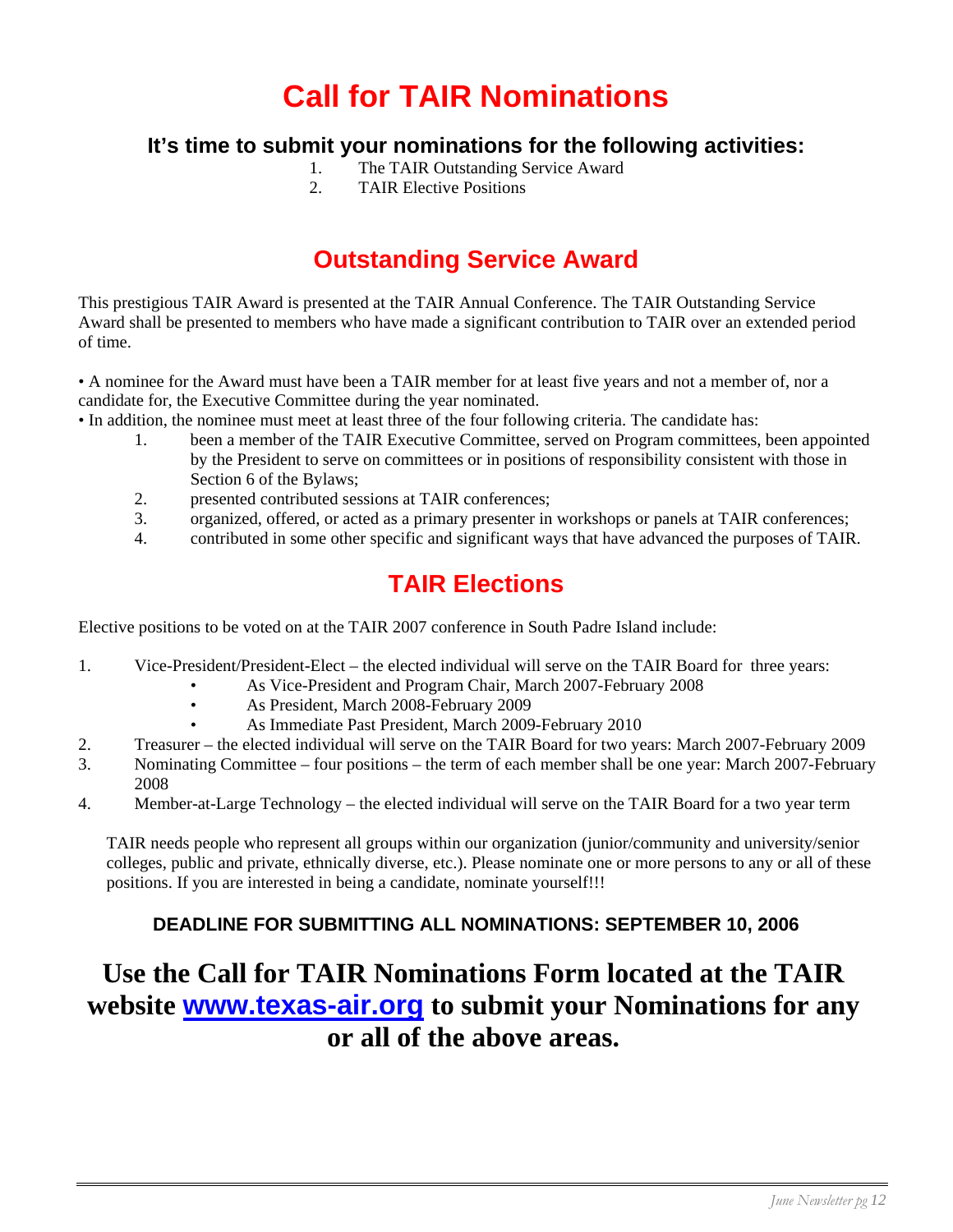### **TAIR 2007 Call for Participation Form**

| 1. Title of Presentation:                                                                                                                                                                                                                                                                                                                                                                               |                                                                                                                   |                 |                             |                                                        |                  |
|---------------------------------------------------------------------------------------------------------------------------------------------------------------------------------------------------------------------------------------------------------------------------------------------------------------------------------------------------------------------------------------------------------|-------------------------------------------------------------------------------------------------------------------|-----------------|-----------------------------|--------------------------------------------------------|------------------|
|                                                                                                                                                                                                                                                                                                                                                                                                         |                                                                                                                   |                 |                             |                                                        |                  |
| 2. Concurrent Session:                                                                                                                                                                                                                                                                                                                                                                                  | $\Box$ Panel                                                                                                      | $\Box$ Paper    |                             | □ Online Demonstration                                 |                  |
|                                                                                                                                                                                                                                                                                                                                                                                                         |                                                                                                                   |                 |                             |                                                        |                  |
| 3. Special Sessions:                                                                                                                                                                                                                                                                                                                                                                                    | $\Box$ Roundtable                                                                                                 | $\Box$ Workshop |                             | □ Special Interest Group                               |                  |
| 4. Audience:                                                                                                                                                                                                                                                                                                                                                                                            | (Please check all that apply)<br>□ 2 Year                                                                         | $\Box$ 4 Year   | $\Box$ Public               | $\Box$ Private                                         | $\Box$ Newcomers |
| 5. Abstract: On a separate sheet of paper, briefly summarize the topic and its importance to the TAIR membership.<br>(Limit to 100 words.) Proposals for concurrent sessions, workshops, and roundtables must include abstracts.<br>Please note that these abstracts will be used to evaluate the proposals and that the first few paragraphs may be<br>reproduced for the conference program brochure. |                                                                                                                   |                 |                             |                                                        |                  |
|                                                                                                                                                                                                                                                                                                                                                                                                         | 6. Primary Contact: (NOTE: All presenters & moderators must be registered for the conference.)                    |                 |                             |                                                        |                  |
| Name:                                                                                                                                                                                                                                                                                                                                                                                                   |                                                                                                                   | Title:          |                             |                                                        |                  |
| Institution:                                                                                                                                                                                                                                                                                                                                                                                            |                                                                                                                   |                 |                             |                                                        |                  |
| Mailing Address:                                                                                                                                                                                                                                                                                                                                                                                        |                                                                                                                   | Telephone:      |                             |                                                        |                  |
| Email:                                                                                                                                                                                                                                                                                                                                                                                                  |                                                                                                                   | FAX:            |                             |                                                        |                  |
| 7. Other Presenter(s)                                                                                                                                                                                                                                                                                                                                                                                   |                                                                                                                   |                 |                             |                                                        |                  |
| Name:                                                                                                                                                                                                                                                                                                                                                                                                   |                                                                                                                   | Title:          |                             |                                                        |                  |
| Institution:                                                                                                                                                                                                                                                                                                                                                                                            |                                                                                                                   |                 |                             |                                                        |                  |
| TAIR will provide an overhead projector and screen in every concurrent session room. It is suggested that the<br>individual presenter arrange for any additional equipment through the Local Arrangements Committee. If you can,<br>please indicate your equipment plans.                                                                                                                               |                                                                                                                   |                 |                             |                                                        |                  |
| $\Box$ I will be bringing equipment                                                                                                                                                                                                                                                                                                                                                                     |                                                                                                                   |                 |                             | $\Box$ I will need assistance with obtaining equipment |                  |
| serve, please indicate below.                                                                                                                                                                                                                                                                                                                                                                           | 8. Moderators and resource fair contributors are important to the success of the conference. If you would like to |                 |                             |                                                        |                  |
| $\Box$ Moderator                                                                                                                                                                                                                                                                                                                                                                                        |                                                                                                                   |                 | □ Resource Fair Contributor |                                                        |                  |
| Name:                                                                                                                                                                                                                                                                                                                                                                                                   |                                                                                                                   |                 |                             |                                                        |                  |
| Title:                                                                                                                                                                                                                                                                                                                                                                                                  |                                                                                                                   |                 |                             |                                                        |                  |
| Institution:                                                                                                                                                                                                                                                                                                                                                                                            |                                                                                                                   |                 |                             |                                                        |                  |
| Mailing Address:                                                                                                                                                                                                                                                                                                                                                                                        |                                                                                                                   |                 |                             |                                                        |                  |
| Telephone:                                                                                                                                                                                                                                                                                                                                                                                              |                                                                                                                   | Email:          |                             |                                                        |                  |

### **DEADLINE: August 8, 2006**